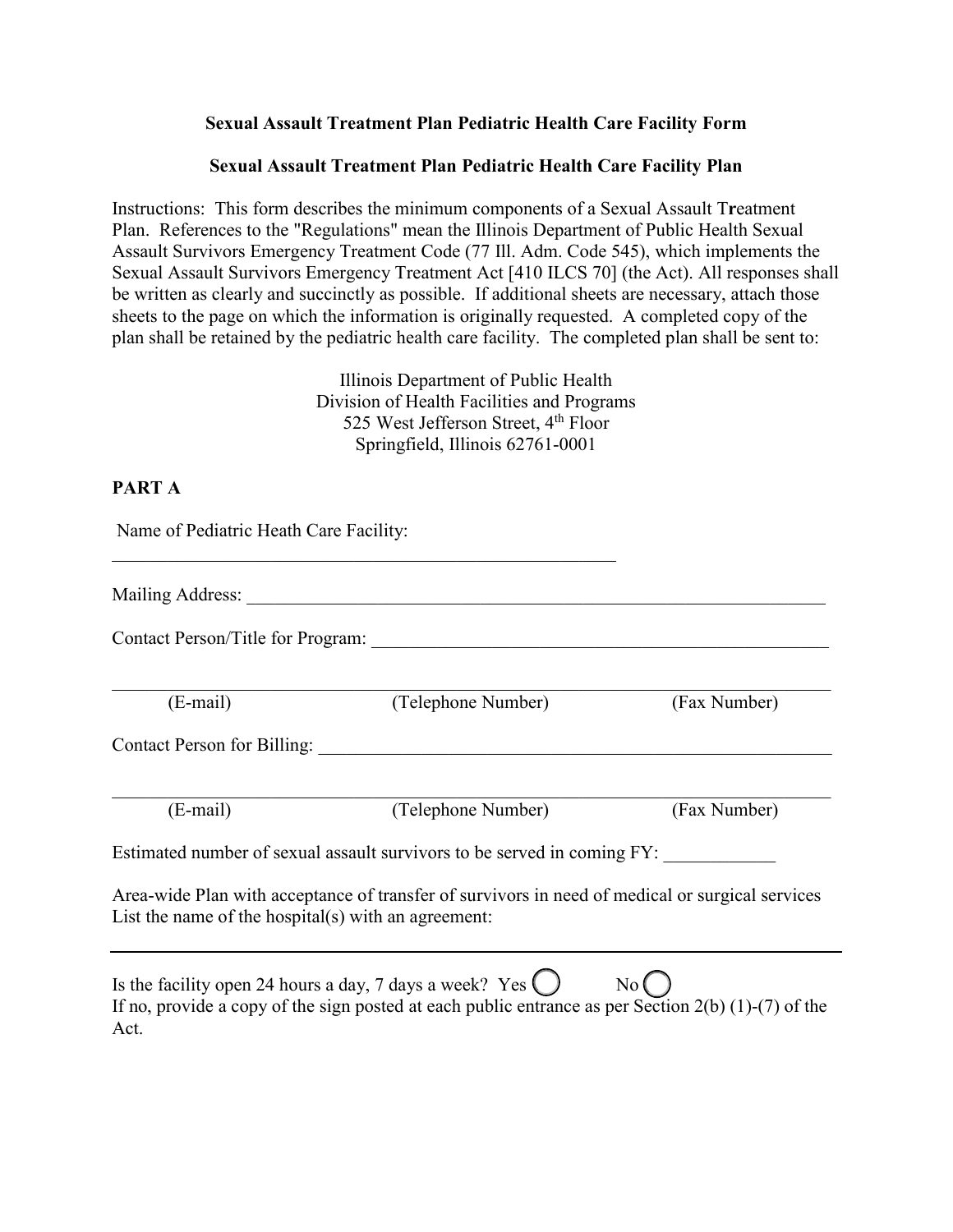List the name of the rape crisis center with the pediatric health care facility has a memorandum of understanding:

## **PART B**

- 1. Attach a copy of the Pediatric Health Care Facility's sexual assault plan.
- 2. Attach copies of appropriate documents distributed to sexual assault survivors that describe:
	- a) The risk of sexually transmitted diseases and infections, including an Evaluation of the risk of contracting human immunodeficiency virus (HIV).
	- b) The types of medication for sexually transmitted diseases and side effects.
	- c) The medical procedures, laboratory tests, medication given, and possible contraindications of the medication.
	- d) The necessity of follow-up visits, examinations, and laboratory tests.
	- e) The information concerning emergency contraception in accordance with Section 545.95 of the Regulations.
	- f) The Illinois State Police Medical Forensic Documentation Forms and Discharge Materials shall be used as a component of written information distribution. (See Section 545.61(a) of the Regulations.) The facility shall utilize The Illinois State Police Medical Forensic Documentation Forms: Illinois State Police Consent: Collect and Test Evidence or Collect and Hold Evidence, and the Illinois State Police Patient Discharge Materials form. Exam offered for survivors within a minimum of the last seven (7) days of a complaint of sexual assault or who disclosed past sexual assault by a specific individual and were in the care of that individual within a minimum of the last seven (7) days.
	- g) The drug-facilitated sexual assault testing information, including an explanation of the comprehensive scope of drug screening and the limited time frame within which evidence can be collected.
	- h) Photo documentation consent forms.
	- i) Written Notice to sexual assault survivors as per 545.100 of the Regulations.
	- j) Protocol for issuance of a sexual assault services voucher per section 5.2 of the Act. (example of voucher)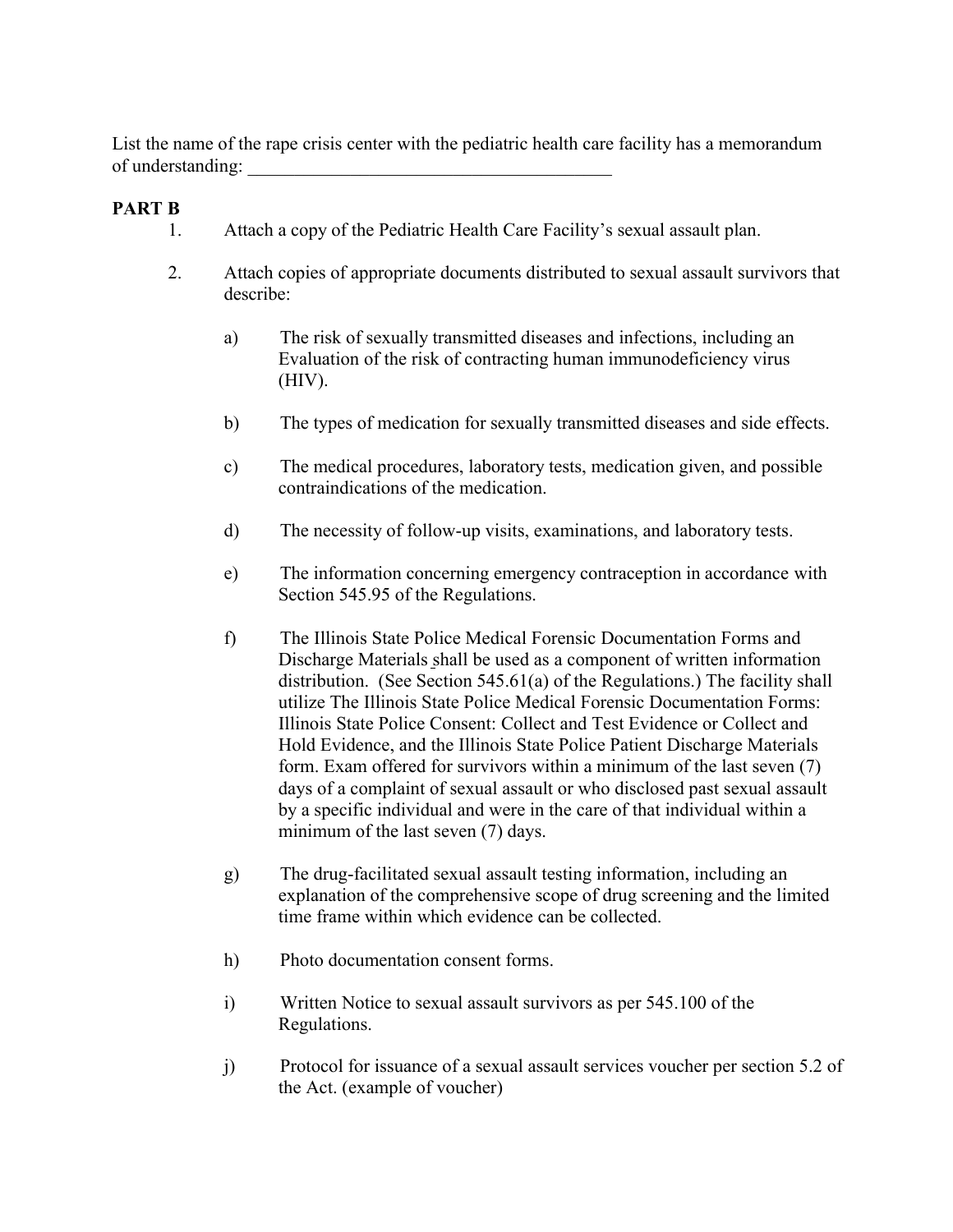- 3. Describe evidence collection procedures to be taken. The Illinois State Police Medical Forensic Documentation Forms, Patient Consent: Collection and Test Evidence or Collect and Hold Evidence may be used and attached.
- 4. Describe counseling resources provided to sexual assault survivors. Counseling services shall comply with Section 545.60(a)(9) of the Regulations and Section 2) (c) of Act. Describe procedure for mandatory reporting requirements pursuant to Section 2) (d) of the Act.
- 5. Describe the protocol for issuance of a voucher per Section 5.2 of the Act.
- 6. Describe how the facility will offer the survivor access to a shower, if applicable.

# **PART C**

Review and sign the Conditions of Approval:

# CONDITIONS OF APPROVAL

The following conditions of approval shall apply to all pediatric health care facilities providing treatment services to sexual assault survivors. These conditions are enumerated below to ensure that all pediatric health care facilities are informed and aware of their responsibilities in accordance with the Regulations and the Act [410 ILCS 70]

- 1. The pediatric health care facility shall provide medical forensic services to sexual assault survivors, with the consent of the sexual assault survivor and as ordered by the attending physician, advanced practice nurse or physician assistant in accordance with the Act and with Section 545.60 of the Regulations.
- 2. The pediatric heath care facility shall provide emergency services at no direct charge to the survivor. If the survivor is neither eligible to receive services under the Illinois Public Aid Code nor covered by a policy of insurance, the pediatric health care facility shall seek reimbursement only from the Illinois Department of Healthcare and Family Services (HFS), according to procedures established by HFS for that purpose (Hospital Services, 89 Ill. Adm. Code 148).
- 3. The pediatric health care facility shall submit billings to HFS on properly authenticated vouchers supplied by HFS for all eligible survivors for whom medical forensic services were provided pursuant to its approved Treatment Plan.
- 4. The pediatric health care facility shall maintain and preserve all survivor medical records of survivors under the age of 18 for a period of 60 years after the sexual assault survivor reaches the age of 18.